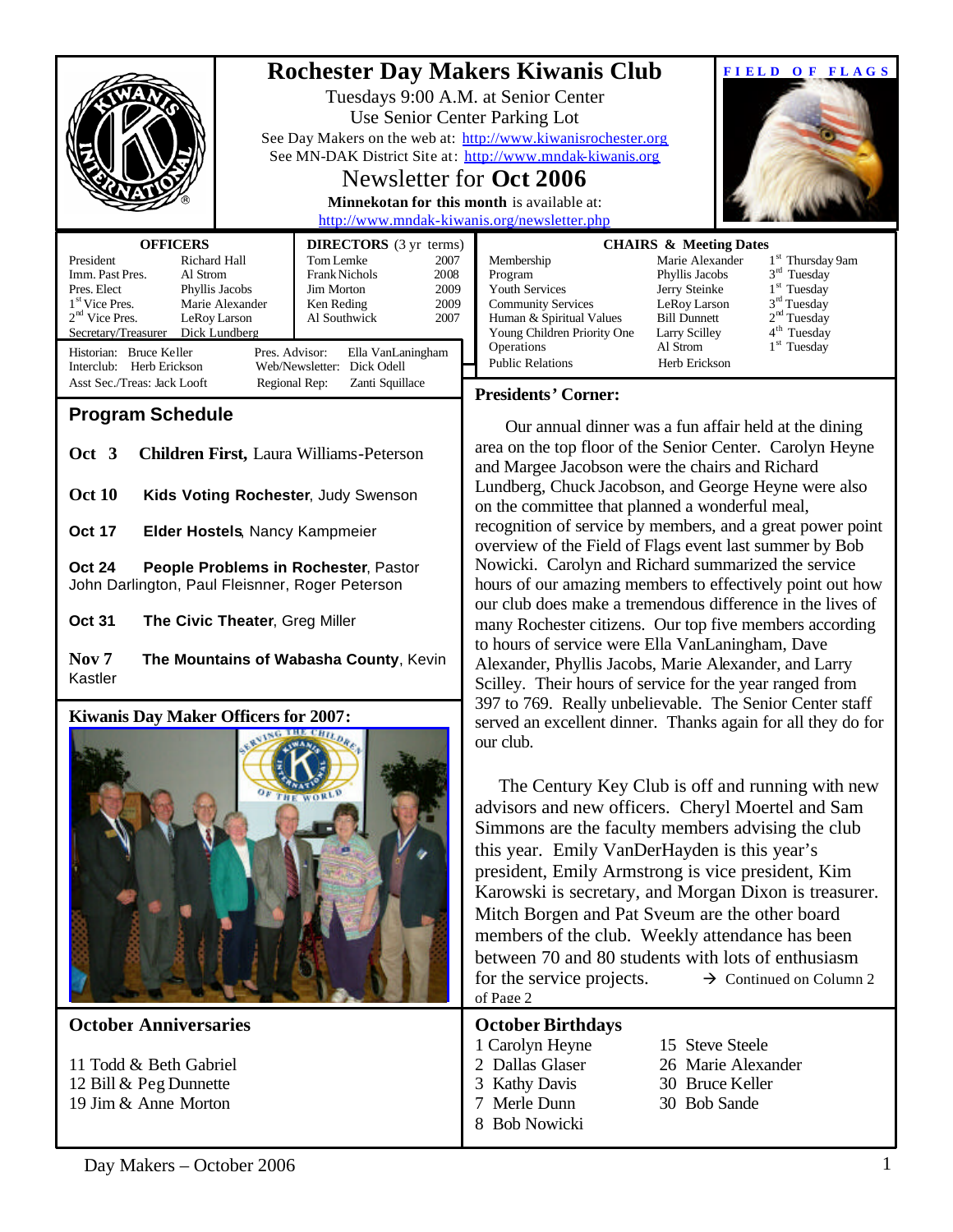| <b>Secretary/Treasurers Report - Aug '06</b><br><b>Bank Balance</b> as of 8/31/06: \$16,766.44<br><b>Administrative Account:</b><br>\$11,484.64<br>4,874.60<br>Service Account:<br>\$<br>\$<br>Hockey/YCPO:<br>144.60<br>\$<br>262.60<br><b>Bike Repair:</b>                                                                                                                                                                                                                                                                                                                                                                                                                                   | <b>Community Service</b> - The committee is concerned that we<br>will lose volunteers for agencies that need screening forms<br>requiring a social security number. Most people are not<br>willing to reveal their social security number, as suggested<br>by law enforcement, in order to prevent identity theft.<br>The food portion of Christmas Anonymous may be<br>affected by the expansion at Channel One.                                                                                                                                                                                                                                                                                                      |  |  |
|------------------------------------------------------------------------------------------------------------------------------------------------------------------------------------------------------------------------------------------------------------------------------------------------------------------------------------------------------------------------------------------------------------------------------------------------------------------------------------------------------------------------------------------------------------------------------------------------------------------------------------------------------------------------------------------------|------------------------------------------------------------------------------------------------------------------------------------------------------------------------------------------------------------------------------------------------------------------------------------------------------------------------------------------------------------------------------------------------------------------------------------------------------------------------------------------------------------------------------------------------------------------------------------------------------------------------------------------------------------------------------------------------------------------------|--|--|
| Day Makers on leave: Judy Lien<br><b>August Service Hour Statistics: 815 hours by 49</b><br>members, 61% Participation.                                                                                                                                                                                                                                                                                                                                                                                                                                                                                                                                                                        | Human & Spiritual Values - The invocation schedule has<br>been mostly completed for the last quarter of the year.<br>Most of the committee members will continue into the new<br>Kiwanis year beginning October 1.                                                                                                                                                                                                                                                                                                                                                                                                                                                                                                     |  |  |
| September 19th, 2006 Board Meeting Highlights:<br>The board approved the proposed budget for Kiwanis<br>year 2006/2007 of \$13,851 Administrative and 6,912<br>Service.<br>The Annual banquet meeting was discussed. The<br>board suggested that the committee pursue having wine<br>available.                                                                                                                                                                                                                                                                                                                                                                                                | Youth Services- Fred Buechler's granddaughter has given<br>\$500 dollars, in his memory, to be used for the Terrific<br>Kids project at Riverside school.<br>Key Club- Century Key Club is off to a good start with<br>over 100 members. The club will meet every other week<br>with the officers meeting the alternate weeks. The club has<br>good officers and advisors.<br>Richard Lundberg, Secretary/Treasurer                                                                                                                                                                                                                                                                                                    |  |  |
| The future of our Calendar Project fund raiser was<br>discussed. An issue is that by spring the event dates<br>are wrong. The schools on-line calendar can be kept<br>current. However, a survey produced mostly positive<br>responses. It has been decided to do the calendar at<br>least one more year. In the meantime we need to come<br>up with another fundraiser to eventually replace the<br>calendar project which has produced between \$2000<br>and \$3000 each year. The typical selling of candy,<br>candles, etc. does not seem to work in our club. A<br>stand at the county fair was suggested as an idea to<br>pursue.<br>A Builders Club at Riverside School is being looked | <b>President's Corner:</b> (continued from page 1)<br>Selling blue "Panther Poinsettias" to raise money for<br>students in the village of Blue Creek in Belize, helping at<br>Family Heritage night at Riverside Elementary School,<br>Channel One, and helping plant trees for the city are early<br>projects. Jerry Steinke, LeRoy Larson, and I have been<br>attending the Tuesday 7:00 AM meetings. October $27 - 29$<br>are the dates for the Fall Rally at Moorhead.<br>I have enjoyed presiding at our meetings this past year.<br>Our club members are unbelievably attentive and seem to<br>enjoy everything about our meetings. And even people<br>that don't really enjoy singing don't complain much. They |  |  |
| into.<br>We have satisfied the criteria for distinguished club<br>again this year. The distinguished member award<br>requires sponsoring two new members in the year and<br>attending both the district convention and the region<br>education day. We did not have any members qualify.                                                                                                                                                                                                                                                                                                                                                                                                       | may roll their eyes once in a while. The support that the<br>president receives really makes it possible. Ella, Carolyn,<br>Marv, Chuck, Herb, Richard, and many others have been<br>so willing to answer questions and to give reminders when<br>necessary.                                                                                                                                                                                                                                                                                                                                                                                                                                                           |  |  |
| <b>COMMITTEE REPORTS</b><br><b>Membership-</b> The board approved a membership<br>application from Gene Kivi.                                                                                                                                                                                                                                                                                                                                                                                                                                                                                                                                                                                  | I also appreciate the reliable members who sign up and<br>take care of the invocation, set up, and greeting. Our<br>newsletter really is beyond compare. I thought I knew<br>much of what was going on in our club, but serving as<br>president has made me aware of how much attention and<br>work various members put in the keep our ongoing projects                                                                                                                                                                                                                                                                                                                                                               |  |  |

**Program-** Programs are scheduled through middle of November. The board agreed that we should pursue buying another lapel microphone to replace the one that disappeared.

successful. Thank you. It is amazing and impressive. It is a welcoming, active club and I'm happy to be a member.